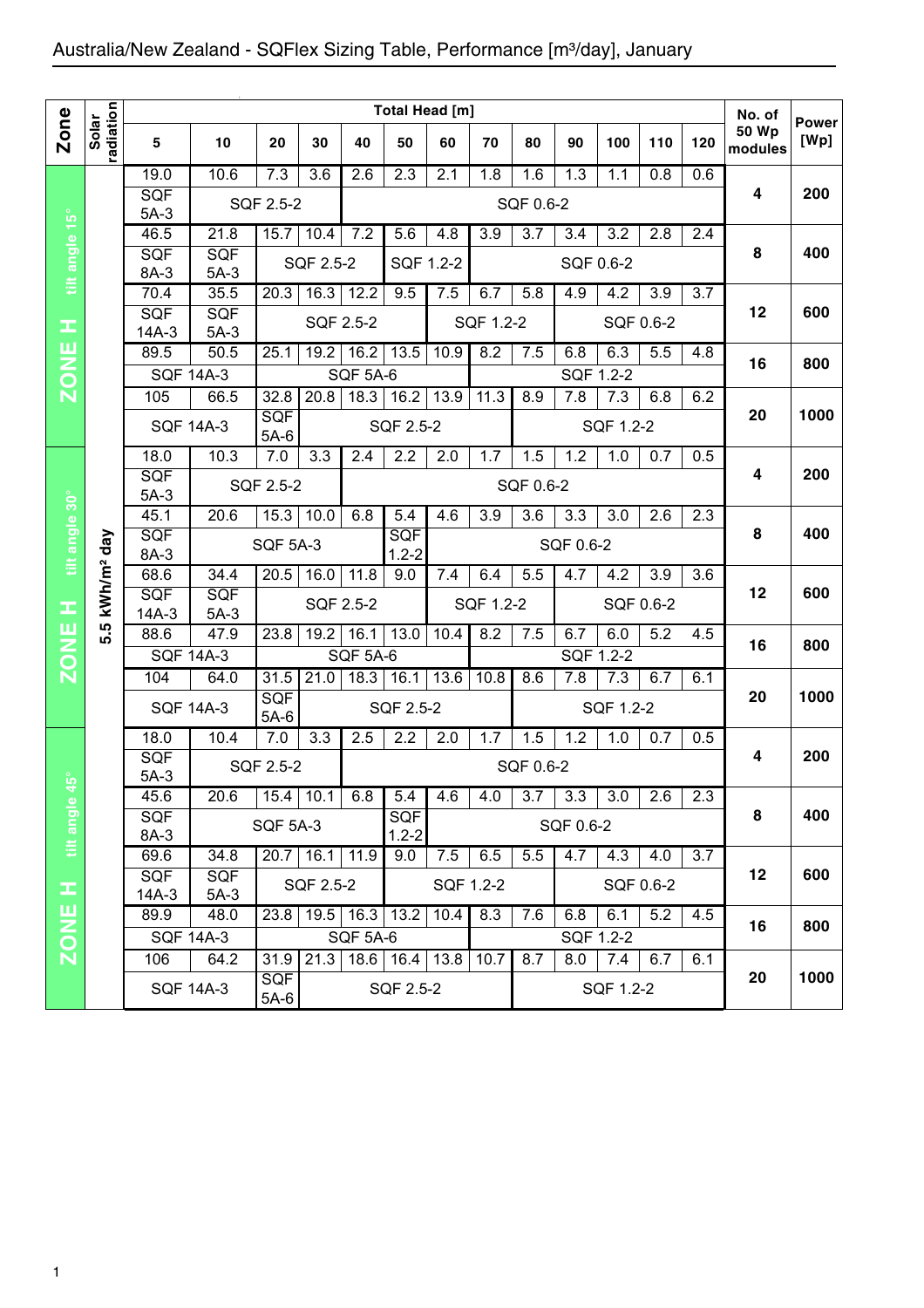|                |                            | Total Head [m]             |                  |                            |           |                             |                   |                  |                  |                  |                  |           | No. of           | <b>Power</b>     |                         |      |
|----------------|----------------------------|----------------------------|------------------|----------------------------|-----------|-----------------------------|-------------------|------------------|------------------|------------------|------------------|-----------|------------------|------------------|-------------------------|------|
| Zone           | radiation<br>Solar         | 5                          | 10               | 20                         | 30        | 40                          | 50                | 60               | 70               | 80               | 90               | 100       | 110              | 120              | <b>50 Wp</b><br>modules | [Wp] |
|                |                            | 21.8                       | 11.8             | 8.3                        | 4.4       | $\overline{3.0}$            | $\overline{2.6}$  | $\overline{2.4}$ | $\overline{2.1}$ | 1.8              | 1.6              | 1.3       | 1.1              | 0.8              |                         |      |
|                |                            | SQF<br>$5A-3$              |                  | SQF 2.5-2                  |           | SQF<br>$1.2 - 2$            |                   |                  |                  |                  | SQF 0.6-2        |           |                  |                  | 4                       | 200  |
|                |                            | 51.7                       | 25.2             | 17.2                       | 11.8      | 8.3                         | 6.3               | 5.4              | 4.6              | 4.0              | 3.7              | 3.5       | 3.1              | 2.8              |                         |      |
|                |                            | SQF                        | SQF              |                            |           |                             |                   |                  |                  |                  |                  |           |                  |                  | 8                       | 400  |
| tilt angle 15° |                            | $14A-3$                    | $5A-3$           |                            | SQF 2.5-2 | SQF 1.2-2                   |                   |                  |                  | SQF 0.6-2        |                  |           |                  |                  |                         |      |
|                |                            | 76.7                       | 39.1             | 21.1                       | 17.5      | 13.8                        | 10.9              | 8.4              | 7.3              | 6.6              | 5.7              | 5.0       | 4.2              | 3.9<br>SQF       |                         |      |
| -              |                            | SQF<br>$14A-3$             | SQF<br>$5A-3$    |                            |           | SQF 2.5-2                   |                   |                  |                  |                  | SQF 1.2-2        | 12        | 600              |                  |                         |      |
|                |                            | 96.4                       | 57.9             | 28.6                       | 20.0      | 17.3                        | 14.8              | 12.4             | 9.5              | 8.0              | $\overline{7.3}$ | 6.8       | 6.2              | $0.6 - 2$<br>5.5 |                         |      |
| <b>ZONE</b>    |                            | <b>SQF 14A-3</b>           |                  | SQF                        |           |                             | SQF 2.5-2         |                  |                  |                  |                  | SQF 1.2-2 |                  |                  | 16                      | 800  |
|                |                            |                            |                  | $5A-6$                     |           |                             |                   |                  |                  |                  |                  |           |                  |                  |                         |      |
|                |                            | 112                        | 73.7             | 36.6<br>SQF                | 21.8      | 19.1                        | 17.0              | 15.0             | 12.7             | 10.4             | 8.3              | 7.7       | 7.2              | 6.7              | 20                      | 1000 |
|                |                            |                            | <b>SQF 14A-3</b> | <b>SQF 2.5-2</b><br>$5A-6$ |           |                             |                   |                  |                  | SQF 1.2-2        |                  |           |                  |                  |                         |      |
|                |                            | 20.9                       | 11.5             | 8.0                        | 4.1       | 2.9                         | 2.5               | 2.3              | 2.0              | 1.7              | 1.5              | 1.3       | 1.0              | 0.7              |                         |      |
|                |                            | <b>SQF</b>                 |                  | SQF 2.5-2                  |           | SQF                         |                   |                  |                  |                  | SQF 0.6-2        | 4         | 200              |                  |                         |      |
|                |                            | $5A-3$<br>$\frac{1}{50.3}$ | 24.0             | 16.8                       | 11.4      | $1.2 - 2$<br>7.9            | 6.0               | 5.2              | 4.3              | 3.9              | 3.7              | 3.4       | $\overline{3.0}$ | 2.7              |                         |      |
|                |                            | SQF                        | SQF              |                            |           |                             |                   |                  |                  |                  |                  |           |                  |                  | 8                       | 400  |
|                |                            | 8A-3                       | $5A-3$           |                            | SQF 2.5-2 |                             |                   | SQF 1.2-2        |                  |                  |                  | SQF 0.6-2 |                  |                  |                         |      |
| tilt angle 30° |                            | 75.7                       | 38.5             | 21.3                       | 17.3      | 13.4                        | 10.4              | 8.0              | 7.2              | 6.3              | 5.4              | 4.7       | 4.2              | 3.9              |                         |      |
|                | 6.1 kWh/m <sup>2</sup> day | SQF<br>$14A-3$             | SQF<br>$5A-3$    |                            |           | SQF 2.5-2                   |                   |                  |                  | SQF 1.2-2        |                  | SQF 0.6-2 |                  |                  | 12                      | 600  |
| -              |                            | 95.6                       | 55.5             | 27.4                       | 20.1      | 17.3                        | 14.7              | 11.9             | 9.0              | $\overline{8.0}$ | 7.3              | 6.7       | 6.0              | 5.3              |                         |      |
| <b>ZONE</b>    |                            |                            | <b>SQF 14A-3</b> | <b>SQF</b>                 |           |                             | SQF 2.5-2         |                  |                  |                  |                  | SQF 1.2-2 |                  |                  | 16                      | 800  |
|                |                            |                            |                  | $5A-6$                     |           |                             |                   |                  |                  |                  |                  |           |                  |                  |                         |      |
|                |                            | 112                        | 71.5             | 35.7                       | 21.5      | 19.2                        | 17.1              | 14.8             | 12.3             | 9.9              | 8.3              | 7.7       | 7.1              | 6.6              |                         |      |
|                |                            |                            | <b>SQF 14A-3</b> | SQF<br>$5A-6$              |           |                             |                   | SQF 2.5-2        |                  |                  |                  | SQF 1.2-2 |                  | 20               | 1000                    |      |
|                |                            | 21.1                       | 11.7             | 8.1                        | 4.1       | 2.9                         | 2.5               | 2.3              | 2.0              | 1.8              | 1.5              | 1.3       | 1.0              | 0.7              |                         |      |
|                |                            | SQF                        |                  | SQF 2.5-2                  |           | <b>SQF</b>                  |                   |                  |                  |                  | SQF 0.6-2        |           |                  |                  | 4                       | 200  |
|                |                            | $5A-3$                     |                  |                            |           | $1.2 - 2$                   |                   |                  |                  |                  |                  |           |                  |                  |                         |      |
|                |                            | 51.2<br>SQF                | 24.2<br>SQF      | $17.0$ 11.6                |           | 8.0                         | 6.1               | 5.3              | 4.4              | 4.0              | 3.8              | 3.5       | 3.0              | 2.7              | 8                       | 400  |
| tilt angle 45° |                            | 8A-3                       | $5A-3$           |                            | SQF 2.5-2 |                             |                   | SQF 1.2-2        |                  |                  |                  | SQF 0.6-2 |                  |                  |                         |      |
|                |                            | 77.2                       | 39.2             |                            |           | $21.5$ 17.6 13.6            | $\overline{10.5}$ | 8.2              | 7.3              | 6.4              | 5.5              | 4.7       | 4.2              | 4.0              |                         |      |
|                |                            | SQF                        | <b>SQF</b>       |                            |           | SQF 2.5-2                   |                   |                  |                  | SQF 1.2-2        |                  |           |                  | SQF 0.6-2        | 12                      | 600  |
| -              |                            | $14A-3$<br>97.2            | $5A-3$<br>56.1   | 27.6                       |           | $20.4$   17.6   14.9   12.0 |                   |                  | 9.1              | 8.2              | 7.4              | 6.7       | 6.1              | 5.3              |                         |      |
|                |                            |                            |                  | <b>SQF</b>                 |           |                             |                   |                  |                  |                  |                  |           |                  |                  | 16                      | 800  |
| <b>ZONE</b>    |                            |                            | <b>SQF 14A-3</b> | $5A-6$                     |           |                             | SQF 2.5-2         |                  |                  |                  |                  | SQF 1.2-2 |                  |                  |                         |      |
|                |                            | 113                        | 72.1             | 36.3                       | 21.9      | 19.5                        | $17.4$ 15.1       |                  | 12.4             | 9.9              | 8.5              | 7.9       | 7.3              | 6.7              |                         |      |
|                |                            |                            | <b>SQF 14A-3</b> | <b>SQF</b><br>$5A-6$       |           |                             |                   | SQF 2.5-2        |                  |                  |                  |           | SQF 1.2-2        |                  | 20                      | 1000 |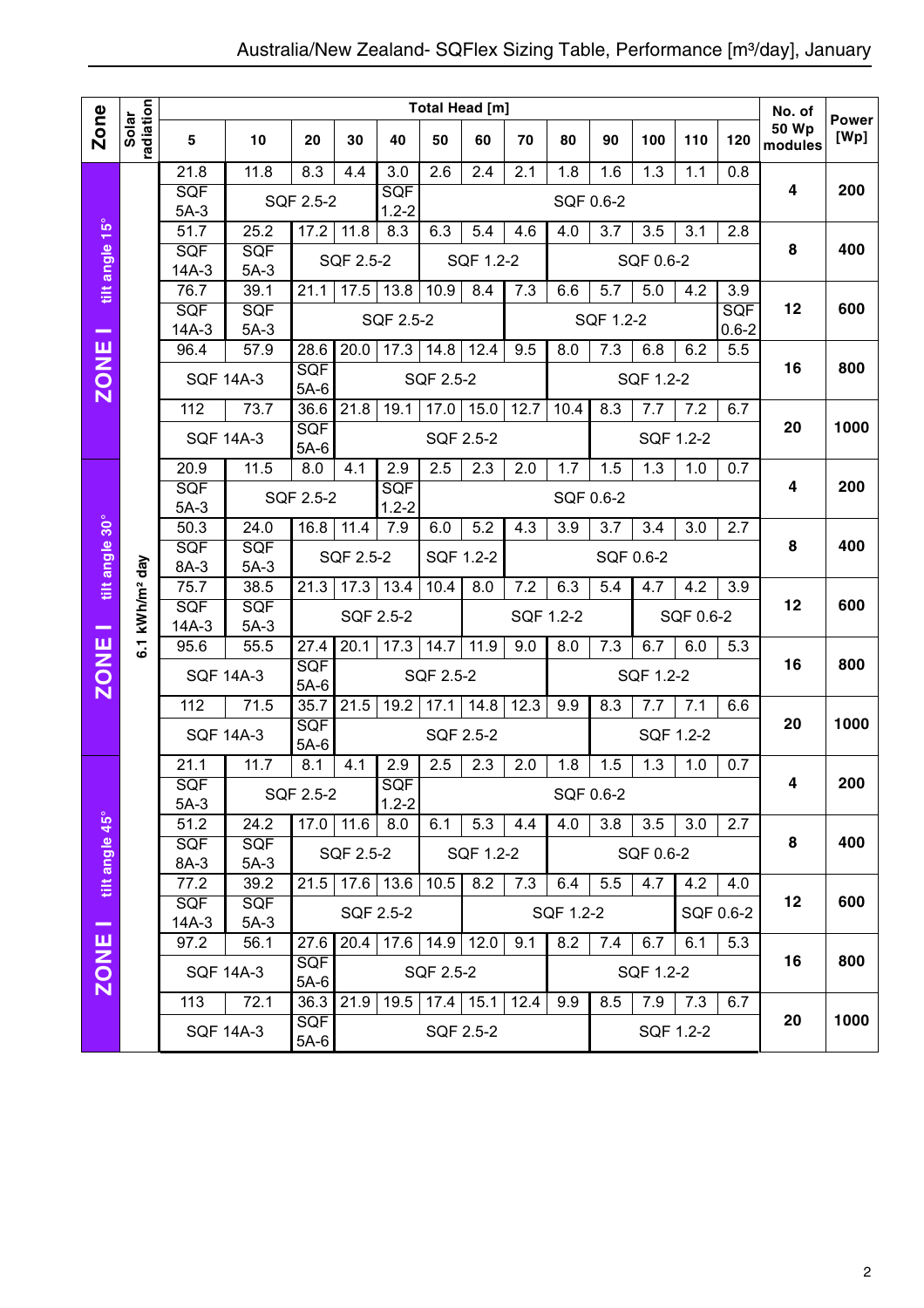## Australia/New Zealand - SQFlex Sizing Table, Performance [m3/day], January

|                              |                        | Total Head [m]        |                              |                                                                    |                                                                          |                         |                   |                                               |           |           |                          |           |           | No. of                  |                         |                      |
|------------------------------|------------------------|-----------------------|------------------------------|--------------------------------------------------------------------|--------------------------------------------------------------------------|-------------------------|-------------------|-----------------------------------------------|-----------|-----------|--------------------------|-----------|-----------|-------------------------|-------------------------|----------------------|
| <b>Zone</b>                  | radiation<br>Solar     | 5                     | 10                           | 20                                                                 | 30                                                                       | 40                      | 50                | 60                                            | 70        | 80        | 90                       | 100       | 110       | 120                     | <b>50 Wp</b><br>modules | <b>Power</b><br>[Wp] |
|                              |                        | 24.7                  | 12.9                         | 9.2                                                                | 5.1                                                                      | 3.5                     | 2.9               | 2.7                                           | 2.4       | 2.1       | 1.8                      | 1.6       | 1.3       | 1.0                     |                         |                      |
|                              |                        | <b>SQF</b><br>8A-3    |                              | SQF 2.5-2                                                          |                                                                          | <b>SQF</b><br>$1.2 - 2$ |                   |                                               |           | SQF 0.6-2 |                          |           |           |                         | 4                       | 200                  |
| $15^{\circ}$                 |                        | $\overline{57.3}$     | 28.2                         | 18.3                                                               | 13.1                                                                     | 9.4                     | 6.9               | 6.1<br>5.2<br>4.3<br>3.9<br>3.7<br>3.4<br>3.1 |           |           |                          |           |           |                         |                         |                      |
| tilt angle                   |                        | <b>SQF</b><br>$14A-3$ | <b>SQF</b><br>$5A-3$         |                                                                    |                                                                          | SQF 2.5-2               |                   |                                               | SQF 1.2-2 |           |                          |           | SQF 0.6-2 |                         | 8                       | 400                  |
|                              |                        | 82.7                  | 43.6                         | 22.0                                                               | 18.3                                                                     | 15.1                    | 12.1              | 9.6                                           | 7.7       | 7.1       | 6.3                      | 5.6       | 4.8       | 4.1                     |                         |                      |
| $\overline{\phantom{a}}$     |                        | <b>SQF 14A-3</b>      |                              | SQF<br>$5A-6$                                                      |                                                                          | SQF 2.5-2               |                   |                                               |           |           | SQF 1.2-2                |           |           | <b>SQF</b><br>$0.6 - 2$ | 12                      | 600                  |
|                              |                        | 103                   | 64.2                         | $31.\overline{7}$                                                  | 20.6                                                                     | 18.0                    | 15.8              | 13.6                                          | 10.9      | 8.4       | 7.6                      | 7.2       | 6.7       | 6.1                     |                         | 800                  |
| <b>ZONE</b>                  |                        | <b>SQF 14A-3</b>      |                              | <b>SQF</b><br>SQF 2.5-2<br>$5A-6$                                  |                                                                          |                         |                   |                                               |           |           |                          |           | SQF 1.2-2 |                         | 16                      |                      |
|                              |                        | 119                   | 80.0                         | 40.2                                                               | 24.7                                                                     | 19.7                    | 17.8              | 15.7                                          | 13.6      | 11.6      | 9.0                      | 8.1       | 7.5       | 7.0                     |                         |                      |
|                              |                        | <b>SQF 14A-3</b>      |                              | SQF<br>$5A-6$                                                      | SQF 2.5-2                                                                |                         |                   |                                               |           |           |                          | SQF 1.2-2 |           | 20                      | 1000                    |                      |
|                              |                        | 23.4                  | 12.6                         | 8.9                                                                | 4.8                                                                      | 3.3                     | 2.8               | 2.6                                           | 2.3       | 2.0       | 1.7                      | 1.5       | 1.2       | 0.9                     |                         |                      |
|                              |                        | <b>SQF</b>            |                              | SQF 2.5-2                                                          |                                                                          | <b>SQF</b>              | SQF 0.6-2         |                                               |           |           |                          | 4         | 200       |                         |                         |                      |
| tilt angle 30°               | kWh/m <sup>2</sup> day | 8A-3<br>55.4          | 18.1                         | $1.2 - 2$<br>12.7<br>5.8<br>3.9<br>3.7<br>9.0<br>6.7<br>4.9<br>4.2 |                                                                          |                         |                   |                                               |           |           |                          | 3.3       | 3.0       |                         |                         |                      |
|                              |                        | <b>SQF</b><br>$14A-3$ | 27.1<br><b>SQF</b><br>$5A-3$ |                                                                    | SQF 2.5-2<br>SQF 1.2-2<br>SQF 0.6-2                                      |                         |                   |                                               |           |           |                          |           | 8         | 400                     |                         |                      |
|                              |                        | 41.5<br>81.9          |                              | 22.0                                                               | 18.3                                                                     | 14.8                    | 11.7              | 9.2                                           | 7.7       | 6.9       | 6.1                      | 5.4       | 4.6       | 4.1                     |                         |                      |
|                              |                        | <b>SQF</b>            | <b>SQF</b>                   |                                                                    |                                                                          | SQF 2.5-2               |                   |                                               |           | SQF 1.2-2 |                          |           |           | SQF                     | 12                      | 600                  |
| $\Rightarrow$<br><b>ZONE</b> | 6.7                    | $14A-3$<br>102        | $5A-3$<br>62.1               | 30.6                                                               | 20.7                                                                     | 18.0                    | 15.7              | 13.3                                          | 10.4      | 8.4       | 7.7                      | 7.1       | 6.5       | $0.6 - 2$<br>6.0        |                         |                      |
|                              |                        | <b>SQF 14A-3</b>      |                              | <b>SQF</b>                                                         |                                                                          |                         | SQF 2.5-2         |                                               |           |           |                          | SQF 1.2-2 |           |                         | 16                      | 800                  |
|                              |                        |                       |                              | $5A-6$                                                             | 19.8<br>15.7<br>13.3<br>11.3<br>23.6<br>17.8<br>8.6<br>8.1<br>7.5<br>7.0 |                         |                   |                                               |           |           |                          |           |           |                         |                         |                      |
|                              |                        | 118                   | 78.0                         | 39.4<br>SQF                                                        |                                                                          |                         |                   |                                               |           |           |                          |           | 20        | 1000                    |                         |                      |
|                              |                        | <b>SQF 14A-3</b>      |                              | $5A-6$                                                             |                                                                          |                         |                   | SQF 2.5-2                                     |           |           |                          | SQF 1.2-2 |           |                         |                         |                      |
|                              |                        | 23.9<br>SQF           | 12.9                         | 9.1                                                                | 4.9                                                                      | 3.4<br>SQF              | 2.8               | 2.6                                           | 2.3       | 2.0       | 1.8                      | 1.5       | 1.2       | 0.9                     |                         | 200                  |
| $45^\circ$                   |                        | 8A-3                  |                              | SQF 2.5-2                                                          |                                                                          | $1.2 - 2$               |                   |                                               |           | SQF 0.6-2 |                          |           |           |                         |                         |                      |
|                              |                        | 56.2<br>27.5          |                              |                                                                    | $18.4$ 12.9                                                              | 9.1                     | 6.9<br>5.9<br>5.0 |                                               |           | 4.3       | 3.8<br>4.0<br>3.4<br>3.0 |           |           |                         |                         |                      |
| tilt angle                   |                        | <b>SQF</b><br>$14A-3$ | <b>SQF</b><br>$5A-3$         |                                                                    | SQF 2.5-2                                                                |                         |                   | SQF 1.2-2                                     |           |           | SQF 0.6-2                | 8         | 400       |                         |                         |                      |
|                              |                        | 83.7                  | 42.4                         | 22.2                                                               |                                                                          | $18.7$ 15.1             | 11.8              | 9.3<br>7.1<br>7.9                             |           |           | 6.2                      | 5.5       | 4.2       |                         |                         |                      |
| $\overline{\phantom{m}}$     |                        | <b>SQF</b><br>$14A-3$ | <b>SQF</b><br>$5A-3$         |                                                                    |                                                                          | SQF 2.5-2               |                   |                                               |           |           | SQF 1.2-2                |           |           | <b>SQF</b><br>$0.6 - 2$ | 12                      | 600                  |
|                              |                        | 104                   | 63.1                         | 31.1                                                               | 21.1                                                                     |                         | $18.4$ 16.1       | 13.5                                          | 10.5      | 8.6       | 7.8                      | 7.3       | 6.6       | 6.1                     |                         |                      |
| ZONE                         |                        | <b>SQF 14A-3</b>      |                              | <b>SQF</b>                                                         |                                                                          |                         | SQF 2.5-2         |                                               |           |           |                          | SQF 1.2-2 |           | 16                      | 800                     |                      |
|                              |                        | 120                   | 79.2                         | $5A-6$                                                             | $40.2$ 24.0                                                              | 20.1                    |                   | 18.2 16.1 13.5                                |           | 11.4      | 8.8                      | 8.3       | 7.7       |                         |                         |                      |
|                              |                        |                       | <b>SQF 14A-3</b>             |                                                                    | SQF 5A-6                                                                 |                         |                   | SQF 2.5-2                                     |           |           |                          |           | SQF 1.2-2 | 7.1                     | 20                      | 1000                 |
|                              |                        |                       |                              |                                                                    |                                                                          |                         |                   |                                               |           |           |                          |           |           |                         |                         |                      |
|                              |                        |                       |                              |                                                                    |                                                                          |                         |                   |                                               |           |           |                          |           |           |                         |                         |                      |
|                              |                        |                       |                              |                                                                    |                                                                          |                         |                   |                                               |           |           |                          |           |           |                         |                         |                      |
|                              |                        |                       |                              |                                                                    |                                                                          |                         |                   |                                               |           |           |                          |           |           |                         |                         |                      |
|                              |                        |                       |                              |                                                                    |                                                                          |                         |                   |                                               |           |           |                          |           |           |                         |                         |                      |
|                              |                        |                       |                              |                                                                    |                                                                          |                         |                   |                                               |           |           |                          |           |           |                         |                         |                      |
|                              |                        |                       |                              |                                                                    |                                                                          |                         |                   |                                               |           |           |                          |           |           |                         |                         |                      |
|                              |                        |                       |                              |                                                                    |                                                                          |                         |                   |                                               |           |           |                          |           |           |                         |                         |                      |
| 3                            |                        |                       |                              |                                                                    |                                                                          |                         |                   |                                               |           |           |                          |           |           |                         |                         |                      |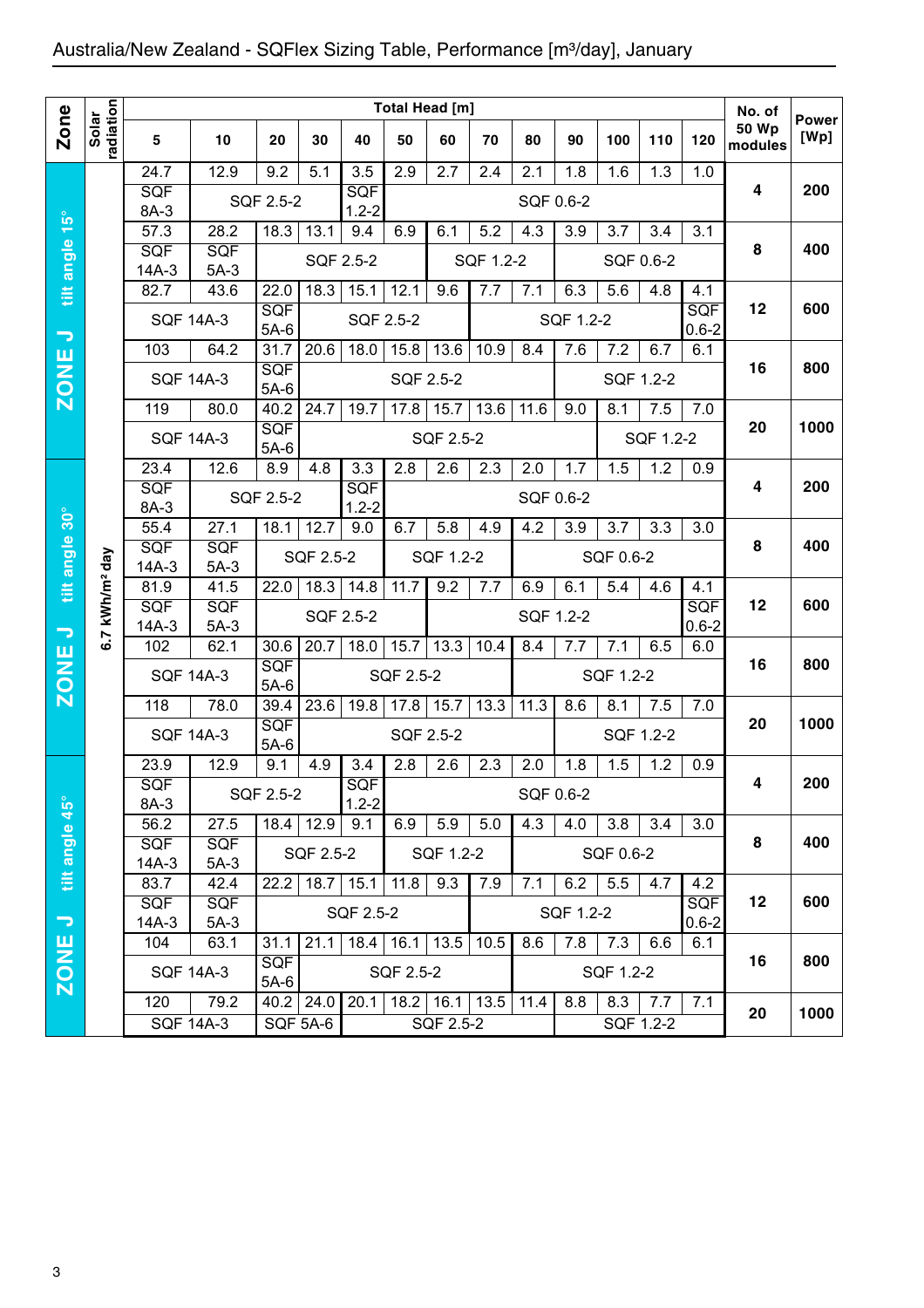|                         |                           |                    |                  |                      |                  |                   |                  | <b>Total Head [m]</b> |           |                  |                  |           |                  |     | No. of                  |                      |
|-------------------------|---------------------------|--------------------|------------------|----------------------|------------------|-------------------|------------------|-----------------------|-----------|------------------|------------------|-----------|------------------|-----|-------------------------|----------------------|
| Zone                    | radiation<br>Solar        | 5                  | 10               | 20                   | 30               | 40                | 50               | 60                    | 70        | 80               | 90               | 100       | 110              | 120 | <b>50 Wp</b><br>modules | <b>Power</b><br>[Wp] |
|                         |                           | 27.9               | 13.8             | 10.1                 | 5.8              | 3.9               | 3.1              | 2.9                   | 2.6       | 2.3              | 2.0              | 1.8       | 1.5              | 1.2 |                         |                      |
|                         |                           | SQF<br>8A-3        |                  | SQF 2.5-2            |                  | SQF<br>$1.2 - 2$  |                  |                       |           | SQF 0.6-2        |                  |           |                  |     | 4                       | 200                  |
| $15^{\circ}$            |                           | 62.1               | 30.8             | 19.1                 | 14.2             | 10.4              | 7.8              | 6.6                   | 5.7       | 4.8              | 4.1              | 3.9       | 3.6              | 3.3 |                         |                      |
| tilt angle              |                           | SQF                | SQF              |                      | SQF 2.5-2        |                   |                  |                       | SQF 1.2-2 |                  |                  |           | SQF 0.6-2        |     | 8                       | 400                  |
|                         |                           | $14A-3$            | $5A-3$           |                      |                  |                   |                  |                       |           |                  |                  |           |                  |     |                         |                      |
|                         |                           | 87.9               | 49.1             | 24.5                 | 19.0             | 16.0              | 13.2             | 10.7                  | 8.1       | 7.5              | 6.8              | 6.2       | 5.4              | 4.6 | 12                      | 600                  |
| $\geq$                  |                           | SQF<br>$14A-3$     | SQF<br>$5A-3$    |                      |                  | <b>SQF 5A-6</b>   |                  |                       |           |                  | SQF 1.2-2        |           |                  |     |                         |                      |
|                         |                           | 108                | 69.7             | 34.5                 | 21.0             | 18.6              | 16.5             | 14.4                  | 12.0      | 9.5              | 8.0              | 7.4       | 7.0              | 6.5 |                         |                      |
| <b>ZONE</b>             |                           | <b>SQF 14A-3</b>   |                  | SQF                  |                  |                   |                  | <b>SQF 2.5-2</b>      |           |                  |                  |           | SQF 1.2-2        |     | 16                      | 800                  |
|                         |                           | 124                | 85.2             | $5A-6$<br>43.2       | 27.3             | 20.1              | 18.4             | 16.4                  | 14.2      | 12.4             |                  | 8.3       |                  |     |                         |                      |
|                         |                           | <b>SQF 14A-3</b>   |                  | <b>SQF 5A-6</b>      |                  |                   |                  | SQF 2.5-2             |           |                  | 10.2             |           | 7.8<br>SQF 1.2-2 | 7.3 | 20                      | 1000                 |
|                         |                           | 26.7               | 13.6             | 9.8                  | 5.6              | $\overline{3.8}$  | $\overline{3.0}$ | $\overline{2.8}$      | 2.5       | $\overline{2.2}$ | $\overline{2.0}$ | 1.7       | 1.4              | 1.1 |                         |                      |
| tilt angle 30°          | day<br>kWh/m <sup>2</sup> | <b>SQF</b>         |                  | SQF 2.5-2            |                  | SQF<br>SQF 0.6-2  |                  |                       |           |                  |                  |           |                  |     | 4                       | 200                  |
|                         |                           | 8A-3               |                  |                      |                  | $1.2 - 2$         |                  |                       |           |                  |                  |           |                  |     |                         |                      |
|                         |                           | 60.5<br>SQF        | 29.8             | 19.0                 | 13.9             | 10.0              | 7.5              | 6.4                   | 5.5       | 4.7              | 4.1              | 3.9       | 3.6              | 3.3 | 8                       | 400                  |
|                         |                           | $14A-3$            | SQF<br>$5A-3$    |                      | SQF 2.5-2        |                   |                  |                       | SQF 1.2-2 |                  |                  |           | SQF 0.6-2        |     |                         |                      |
|                         |                           | 87.2               | 47.2             | 23.5                 | 19.0             | 15.9              | 12.8             | 10.3                  | 8.1       | 7.4              | 6.6              | 6.0       | 5.2              | 4.4 | 12                      | 600                  |
| $\geq$                  |                           | <b>SQF 14A-3</b>   |                  |                      |                  | SQF 5A-6          |                  |                       |           | SQF 1.2-2        |                  |           |                  |     |                         |                      |
|                         | 7.3                       | 107                | 67.9             | 33.5                 | 21.1             | 18.7              | 16.6             | 14.2                  | 11.6      | 9.1              | 8.0              | 7.4       | 7.0              | 6.4 |                         |                      |
| <b>ZONE</b>             |                           | <b>SQF 14A-3</b>   |                  | SQF<br>$5A-6$        | <b>SQF 2.5-2</b> |                   |                  |                       |           |                  |                  | SQF 1.2-2 |                  | 16  | 800                     |                      |
|                         |                           | 124                | 83.6             | 42.6                 | 26.4             | 20.2              | 18.5             | 16.4                  | 14.1      | 12.2             | 9.7              | 8.4       | 7.9              | 7.3 |                         |                      |
|                         |                           | <b>SQF 14A-3</b>   |                  | <b>SQF 5A-6</b>      |                  |                   |                  |                       | SQF 2.5-2 |                  |                  |           | SQF 1.2-2        |     | 20                      | 1000                 |
|                         |                           | 27.3               | 13.9             | 10.1                 | 5.7              | 3.9               | $\overline{3.1}$ | 2.9                   | 2.5       | 2.3              | 2.0              | 1.8       | 1.4              | 1.1 |                         |                      |
| $\overline{45}^{\circ}$ |                           | SQF<br>8A-3        |                  | SQF 2.5-2            |                  | SQF<br>$1.2 - 2$  |                  |                       |           | SQF 0.6-2        |                  |           |                  |     | 4                       | 200                  |
| $\pmb{\omega}$          |                           | 61.6               | 30.4             | 19.4                 | 14.2             | 10.2              | 7.6              | 6.5                   | 5.6       | 4.8              | 4.2              | 4.0       | 3.7              | 3.3 |                         |                      |
|                         |                           | <b>SQF</b>         | SQF              |                      |                  | SQF 2.5-2         |                  |                       | SQF 1.2-2 |                  |                  |           | SQF 0.6-2        |     | 8                       | 400                  |
| tilt ang                |                           | $14A-3$            | $5A-3$           |                      |                  |                   |                  |                       |           |                  |                  |           |                  |     |                         |                      |
|                         |                           | 89.3<br><b>SQF</b> | 48.4             | 24.0                 | 19.4             | $\overline{16.3}$ | 13.1             | 10.5                  | 8.3       | 7.6              | 6.8              | 6.1       | 5.3              | 4.5 | 12                      | 600                  |
| $\pmb{\times}$          |                           | 14A-3              | <b>SQF 5A-6</b>  |                      |                  | SQF 1.2-2         |                  |                       |           |                  | SQF 1.2-2        |           |                  |     |                         |                      |
|                         |                           | 110                | 69.1             | 34.4                 | 21.5             | 19.1              | $16.9$ 14.6      |                       | 11.8      | 9.3              | 8.2              | 7.6       | 7.1              | 6.5 |                         |                      |
| <b>ZONE</b>             |                           |                    | <b>SQF 14A-3</b> | <b>SQF</b><br>$5A-6$ |                  |                   | SQF 2.5-2        |                       |           |                  |                  |           | SQF 1.2-2        |     | 16                      | 800                  |
|                         |                           | 126                | 85.9             | 43.6 26.9            |                  | 20.6              | 18.9             | $16.8$ 14.5           |           | 12.4             | 10.0             | 8.5       | 8.1              | 7.4 |                         |                      |
|                         |                           | <b>SQF 14A-3</b>   |                  |                      | SQF 5A-6         |                   |                  | SQF 2.5-2             |           |                  |                  |           | SQF 1.2-2        |     | 20                      | 1000                 |